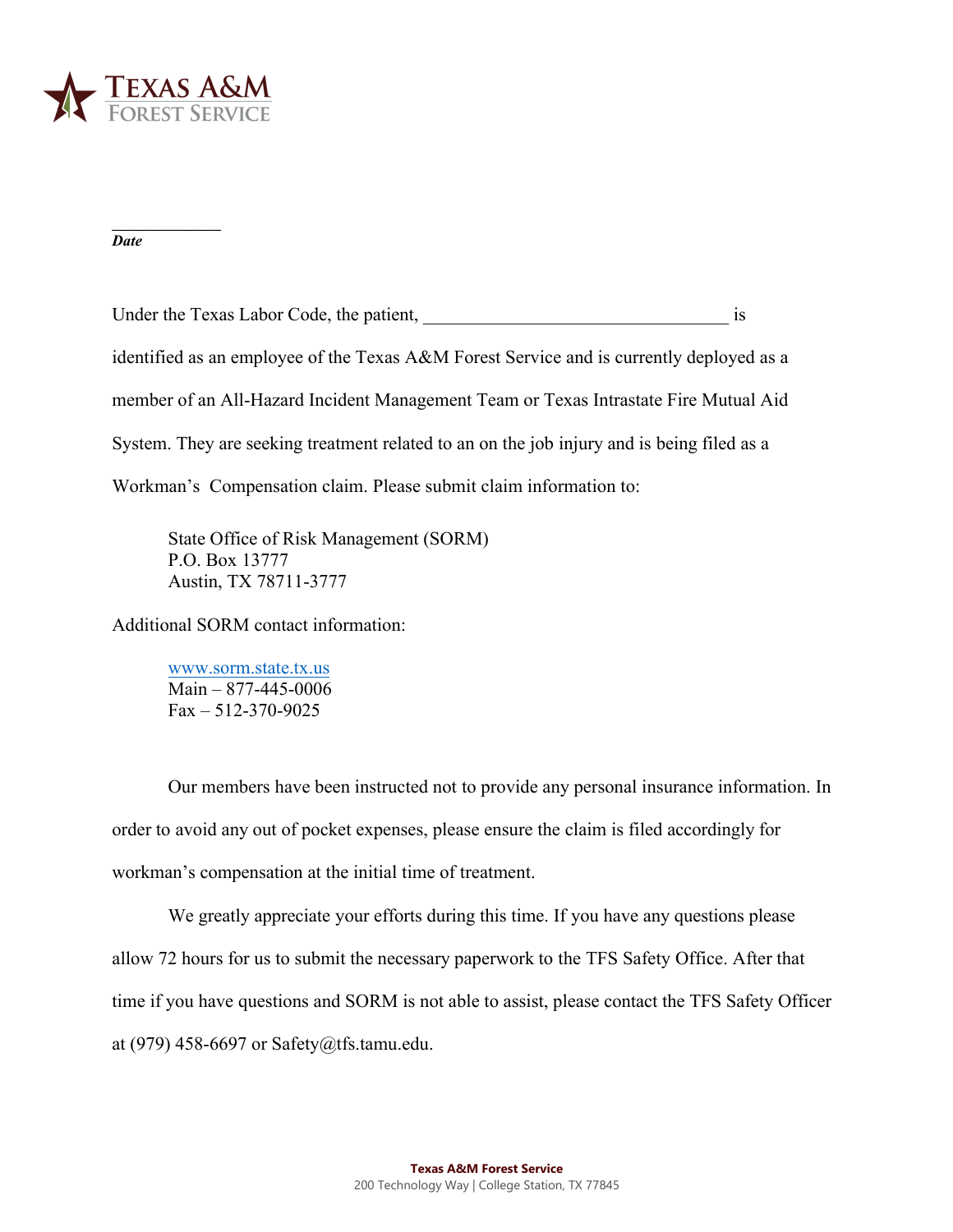| <b>TIFMAS</b> | All-Hazard IMT |
|---------------|----------------|



| Section 1. To be completed by Incident Supervisor. Forward to your TFS IRD Agency Representative and TFS<br>Environmental Health & Safety Officer no later than 24 hours after the accident/incident.                   |                                               |  |  |  |  |
|-------------------------------------------------------------------------------------------------------------------------------------------------------------------------------------------------------------------------|-----------------------------------------------|--|--|--|--|
| Accident Date & Time:<br>Name:                                                                                                                                                                                          |                                               |  |  |  |  |
| <b>Supervisor Name:</b>                                                                                                                                                                                                 |                                               |  |  |  |  |
| Incident:                                                                                                                                                                                                               |                                               |  |  |  |  |
| Incident (check all that apply)                                                                                                                                                                                         |                                               |  |  |  |  |
| Near<br>Injury<br>Illness<br><b>Miss</b>                                                                                                                                                                                | Property<br>Theft<br>Fire<br>Damage           |  |  |  |  |
| Motor Vehicle<br>Environmental<br>Other (Describe):<br>Accident<br>Release                                                                                                                                              |                                               |  |  |  |  |
| Location/Area Occurred:                                                                                                                                                                                                 |                                               |  |  |  |  |
| Incident Description (if additional space is needed, attach separate page with incident description):                                                                                                                   |                                               |  |  |  |  |
|                                                                                                                                                                                                                         |                                               |  |  |  |  |
|                                                                                                                                                                                                                         |                                               |  |  |  |  |
| **RECOMMEND COMPLETING ELETRONICIALLY FOR FINAL SUBMISSION**                                                                                                                                                            |                                               |  |  |  |  |
| (some sections auto fill later in document)<br><b>Electronic Signatures or Original Signatures are accepted</b>                                                                                                         |                                               |  |  |  |  |
|                                                                                                                                                                                                                         |                                               |  |  |  |  |
| Section 2. To be completed by Lead Accident Investigation Official. Copy to your TFS IRD Agency Representative<br>and TFS Environmental Health & Safety Officer no later than ten (10) working days after the incident. |                                               |  |  |  |  |
| Cause #1<br>Root/Primary Cause Causal Contributing Cause<br>Category Number (refer to section 4) If<br>Select One<br>Causal Category Number is "other," explain:                                                        | Individual Responsible for Correction Action: |  |  |  |  |
| Recommended Corrective Action:                                                                                                                                                                                          | Corrective Action Completion Date (m/dd/yy):  |  |  |  |  |
|                                                                                                                                                                                                                         |                                               |  |  |  |  |
| Cause #2<br>Root/Primary Cause Contributing Cause<br>Causal Category Number (refer to section $\overline{4}$ ) Select One<br>If Causal Category Number is "other," explain:                                             | Individual Responsible for Correction Action: |  |  |  |  |
| Recommended Corrective Action:                                                                                                                                                                                          | Corrective Action Completion Date (m/dd/yy):  |  |  |  |  |
|                                                                                                                                                                                                                         |                                               |  |  |  |  |
| Cause #3<br>Root/Primary Cause<br>$\Box$ Contributing Cause<br>Causal Category Number (refer to section $\overline{4}$ ) Select One<br>If Causal Category Number is "other," explain:                                   | Individual Responsible for Correction Action: |  |  |  |  |
| Recommended Corrective Action:                                                                                                                                                                                          | Corrective Action Completion Date (m/dd/yy):  |  |  |  |  |
|                                                                                                                                                                                                                         |                                               |  |  |  |  |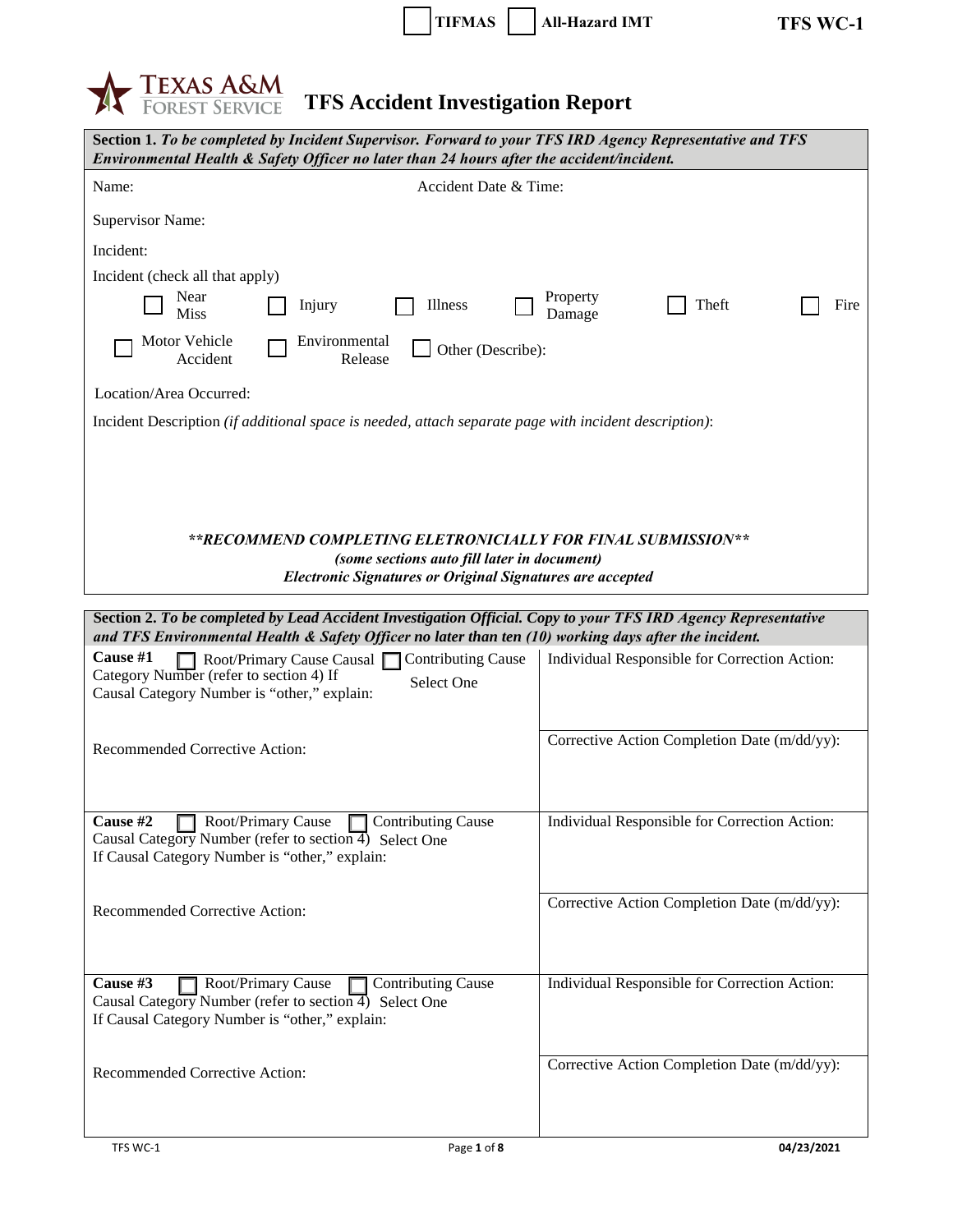| <b>Section 2 (continued)</b>                                            |                                                                                                                                             |                                                                            |  |                                                                                                                                                                        |                                       |  |  |
|-------------------------------------------------------------------------|---------------------------------------------------------------------------------------------------------------------------------------------|----------------------------------------------------------------------------|--|------------------------------------------------------------------------------------------------------------------------------------------------------------------------|---------------------------------------|--|--|
| <b>Involved Equipment &amp; Tools Analysis</b>                          |                                                                                                                                             |                                                                            |  | <b>Procedure Issues</b>                                                                                                                                                |                                       |  |  |
| <b>Check</b><br><b>Box</b>                                              | If primary/root cause or<br>contributing cause for the<br>incident was due to an<br>equipment or tool<br>problem, please indicate<br>below. | <b>Specify Equipment Numbers</b><br>(when possible)                        |  | If the primary/root cause or<br>contributing cause for the incident<br><b>Check</b><br><b>Box</b><br>was due to a procedure problem,<br>please indicate the procedure. |                                       |  |  |
|                                                                         | Piping, hoses, valves and<br>fittings                                                                                                       |                                                                            |  |                                                                                                                                                                        | Lockout/Tag out                       |  |  |
|                                                                         | Pumps, compressors                                                                                                                          |                                                                            |  |                                                                                                                                                                        | Confined Space Entry                  |  |  |
|                                                                         | Company trucks-forklift,<br>tractors, trailers, fleet<br>vehicles, rental vehicles,<br>etc.                                                 |                                                                            |  | Hot Work                                                                                                                                                               |                                       |  |  |
|                                                                         | Hoists, cranes, etc.                                                                                                                        |                                                                            |  |                                                                                                                                                                        | Hazardous Communications              |  |  |
|                                                                         | Portable equipment,<br>machinery                                                                                                            |                                                                            |  |                                                                                                                                                                        | <b>Fall Protection</b>                |  |  |
|                                                                         | Ladders, scaffolds                                                                                                                          |                                                                            |  |                                                                                                                                                                        |                                       |  |  |
|                                                                         | <b>Electrical distribution</b><br>equipment                                                                                                 |                                                                            |  |                                                                                                                                                                        |                                       |  |  |
|                                                                         | Floors, working/walking<br>surfaces, stairs                                                                                                 |                                                                            |  |                                                                                                                                                                        |                                       |  |  |
|                                                                         | Tools-hand (wrenches,<br>knives, etc.)                                                                                                      |                                                                            |  |                                                                                                                                                                        |                                       |  |  |
|                                                                         | Tools-powered (electric,<br>air, etc.)                                                                                                      |                                                                            |  |                                                                                                                                                                        |                                       |  |  |
|                                                                         |                                                                                                                                             | Complete this section only if the event involved an Environmental Incident |  |                                                                                                                                                                        |                                       |  |  |
| Type of<br>Incident:                                                    | Air Release                                                                                                                                 | Waste Water<br>Spill<br>Excursion                                          |  |                                                                                                                                                                        | Other (describe):                     |  |  |
|                                                                         | Did Release Reach:                                                                                                                          | Open Ground<br>Creek/River                                                 |  |                                                                                                                                                                        | Outside Field<br><b>Country Ditch</b> |  |  |
| Other (describe):                                                       |                                                                                                                                             |                                                                            |  |                                                                                                                                                                        |                                       |  |  |
| Date/Time Release<br>Ended<br>Started (mm/dd/yyyy):<br>$(mm/dd/yyyy)$ : |                                                                                                                                             |                                                                            |  |                                                                                                                                                                        |                                       |  |  |
| Gallons<br>Specific Fuels Involved:<br>Fuel Name                        |                                                                                                                                             |                                                                            |  |                                                                                                                                                                        | Where Released:                       |  |  |
|                                                                         |                                                                                                                                             |                                                                            |  |                                                                                                                                                                        | Water<br>Ground<br>Air                |  |  |
|                                                                         |                                                                                                                                             |                                                                            |  |                                                                                                                                                                        | Water<br>Ground<br>Air                |  |  |
| Environmental Notified: Date/Time (mm/dd/yyyy:hh:mm AM/PM)              |                                                                                                                                             |                                                                            |  |                                                                                                                                                                        |                                       |  |  |
| Name of Reporting Person:                                               |                                                                                                                                             |                                                                            |  |                                                                                                                                                                        |                                       |  |  |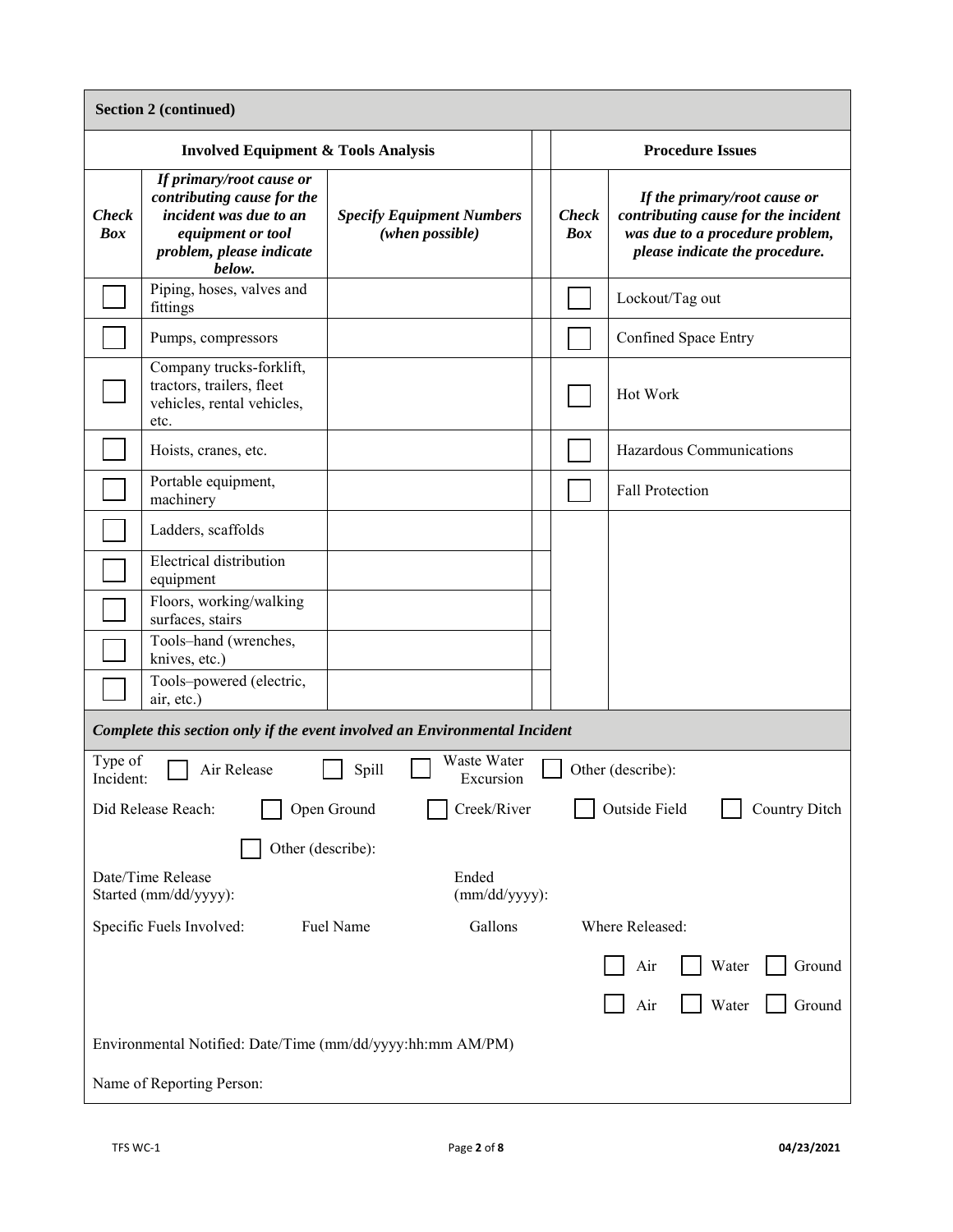| Section 3. Submit with Section 2.                                                          |                                      |
|--------------------------------------------------------------------------------------------|--------------------------------------|
| Lead Accident Investigation                                                                | Job Title:                           |
| Official Name (Print):                                                                     |                                      |
| Accident Investigation Team                                                                |                                      |
| Members (Print):                                                                           |                                      |
|                                                                                            |                                      |
| Recommended Action:                                                                        |                                      |
|                                                                                            |                                      |
|                                                                                            |                                      |
|                                                                                            |                                      |
|                                                                                            |                                      |
|                                                                                            |                                      |
|                                                                                            |                                      |
|                                                                                            |                                      |
| Accident Investigation Team Member Signatures:                                             |                                      |
|                                                                                            |                                      |
|                                                                                            |                                      |
|                                                                                            |                                      |
|                                                                                            |                                      |
| TFS IRD/Field Liasion Signature                                                            | Date (mm/dd/yy):                     |
|                                                                                            |                                      |
|                                                                                            |                                      |
|                                                                                            |                                      |
| The cause of the accident has been determined to be:                                       |                                      |
| Unsafe<br>Unsafe<br>$\Box$ Both<br>Condition(s)<br>Behavior(s)                             | Lost Time<br># of Days Lost:<br>Case |
| Division Director Comments or Additional Recommended Actions:                              |                                      |
|                                                                                            |                                      |
|                                                                                            |                                      |
|                                                                                            |                                      |
|                                                                                            |                                      |
|                                                                                            |                                      |
|                                                                                            |                                      |
|                                                                                            |                                      |
|                                                                                            |                                      |
| Division Director Signature:                                                               |                                      |
|                                                                                            |                                      |
|                                                                                            | Date:                                |
|                                                                                            |                                      |
| Copy completed form to TFS IRD Agency Representative and TFS Environmental Health & Safety |                                      |
| Officer no later than ten (10) business day after incident.                                |                                      |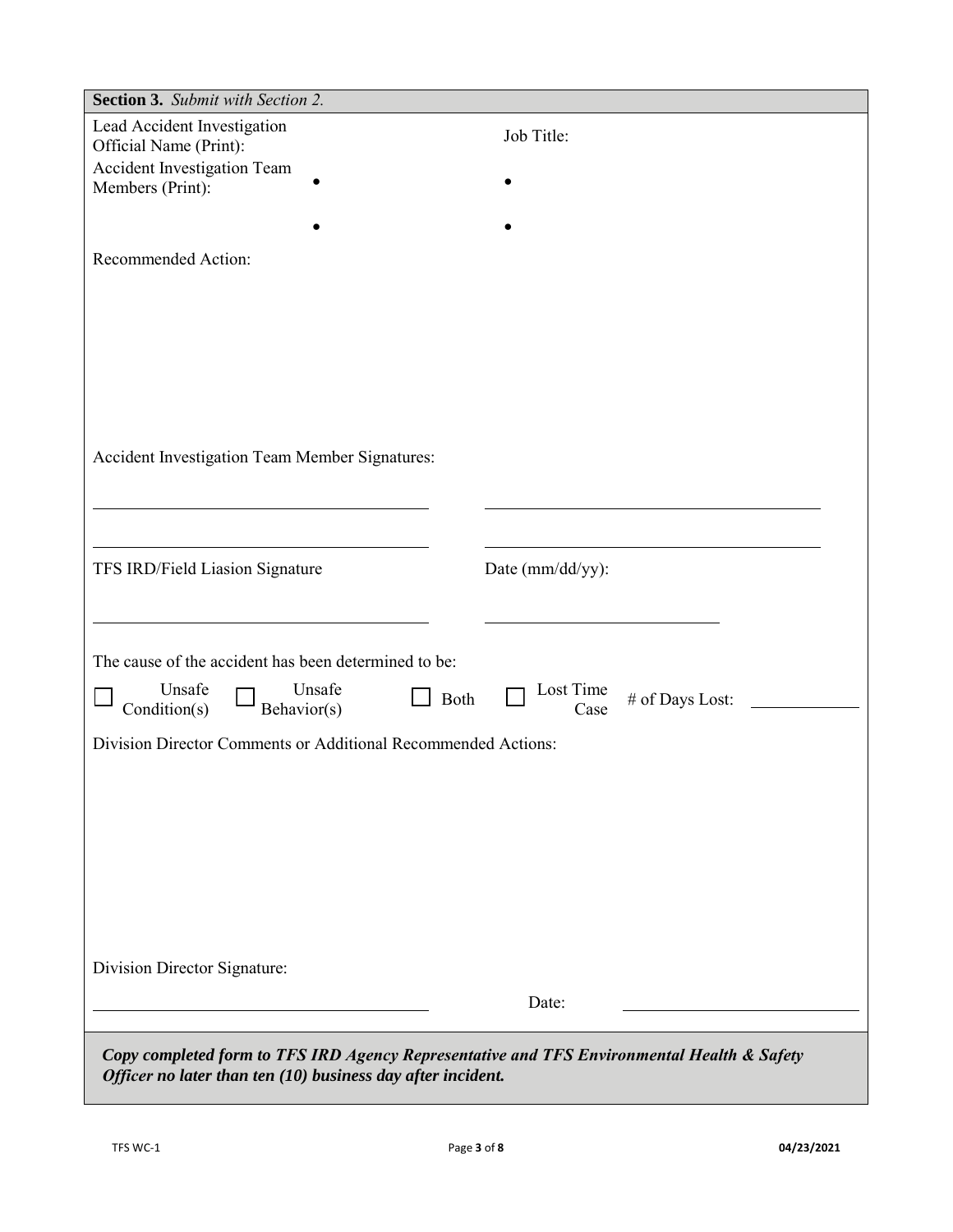**Causal Category & Corresponding Numbers Table**–*Refer to this table to obtain Causal Category Numbers. First, determine "Causal Category(ies)" in left-hand column below. Second, look under "Cause subcategory(ies) and determine selection(s). Third, determine "Corresponding Cause Category Index Numbers." Fourth, enter "Cause Category Index Numbers" in appropriate box of Section 2 of this form.*

| Cause                              | Cause                          | <b>Corresponding Cause Category Index Numbers</b>                                    |                                                      |  |  |  |  |
|------------------------------------|--------------------------------|--------------------------------------------------------------------------------------|------------------------------------------------------|--|--|--|--|
| Category                           | <b>Subcategory</b>             |                                                                                      |                                                      |  |  |  |  |
|                                    | Rules Known                    | (A1) Because it was not thought to be required                                       | (A2) Because it was not convenient to use            |  |  |  |  |
|                                    | but not used                   | (A3) Because the risk was deemed acceptable                                          | (A4) Because of poor judgment                        |  |  |  |  |
|                                    |                                | (B1) Because training was not given                                                  | (B2) Because task analysis was less than             |  |  |  |  |
|                                    | Training less                  | (B3) Because task was infrequently performed                                         | adequate<br>(B4) Because training was incomplete     |  |  |  |  |
|                                    | than adequate                  |                                                                                      |                                                      |  |  |  |  |
|                                    |                                | (B5) Because continuing training was less than adequate                              |                                                      |  |  |  |  |
|                                    | Lack of                        | (C1) Because of preoccupation with another<br>task                                   | (C2) Because of fatigue                              |  |  |  |  |
|                                    | attention/<br>concentration    | (C3) Because of distraction                                                          | (C4) Because of attitude                             |  |  |  |  |
|                                    |                                | (D1) Because standard terminology was not                                            | (D2) Because of noisy environment                    |  |  |  |  |
|                                    |                                | used                                                                                 |                                                      |  |  |  |  |
| People                             | Inadequate                     | (D3) Because message was not complete                                                | (D4) Because information was not specific to<br>task |  |  |  |  |
|                                    | Communications                 | (D5) Because of time constraints                                                     | (D6) Because events happened too fast                |  |  |  |  |
|                                    |                                | (D7) Because shift relief was incomplete                                             |                                                      |  |  |  |  |
|                                    |                                | (E1) Because accountability was not defined                                          | (E2) Because corrective actions were not             |  |  |  |  |
|                                    |                                |                                                                                      | implemented                                          |  |  |  |  |
|                                    | Management                     | (E3) Because planning was less than adequate                                         | (E4) Because scheduling was less than adequate       |  |  |  |  |
|                                    | Programs less<br>than adequate | (E5) Because authority was not clearly defined                                       | (E6) Because of a lack of management direction       |  |  |  |  |
|                                    |                                | (E7) Because of management interference in                                           | (E8) Because too many concurrent tasks               |  |  |  |  |
|                                    |                                | task                                                                                 | assigned                                             |  |  |  |  |
|                                    |                                | (E9) Because of less than adequate resource management                               |                                                      |  |  |  |  |
|                                    | Other                          | (F1)                                                                                 |                                                      |  |  |  |  |
|                                    | Procedure was<br>never written | (G1) Because it was not approved                                                     | (G2) Because it was not thought to be required       |  |  |  |  |
|                                    | Procedure was                  | (H1) Because sequence of steps was wrong                                             | (H2) Because information was incorrect               |  |  |  |  |
|                                    | incorrect                      | (H3) Because document changes were not clear                                         |                                                      |  |  |  |  |
|                                    | Procedure was                  | (I1) Because the format was confusing                                                | (I2) Because of more than one action per step        |  |  |  |  |
| <b>Procedures</b>                  | incomplete or                  | (I3) Because it did not cover the situation                                          | (I4) Because the instructions were ambiguous         |  |  |  |  |
|                                    | less than                      | (I5) Because the document was not legible                                            | (I6) Because document changes were not clear         |  |  |  |  |
|                                    | adequate<br>Procedure not      | (J1) Because accountability not defined                                              | (J2) Because consequences are deemed                 |  |  |  |  |
|                                    | enforced                       |                                                                                      | acceptable                                           |  |  |  |  |
|                                    | Other                          | (K1)                                                                                 |                                                      |  |  |  |  |
|                                    | Design<br>Deficiencies         | (L1) Because the labeling was not adequate                                           | (L2) Because of bad lighting                         |  |  |  |  |
|                                    |                                | (L3) Because of noisy environment                                                    | (L4) Because the problem was not anticipated         |  |  |  |  |
|                                    |                                | (L5) Because design review failed to detect                                          | (L6) Because the ergonomics were poor                |  |  |  |  |
|                                    |                                | errors                                                                               |                                                      |  |  |  |  |
|                                    | Manufacturing                  | (M1) Because incorrect standard applied                                              | (M2) Because of material deficiencies                |  |  |  |  |
| Equipment/<br><b>Environmental</b> | Deficiency                     | (M3) Because of lack of proper tools                                                 | (M4) Because of inadequate process                   |  |  |  |  |
|                                    | Installation<br>Deficiency     | (N1) Because not installed per design                                                | (N2) Because a temporary device was not<br>removed   |  |  |  |  |
|                                    | Work                           | (O1) Because of environmental conditions (i.e., rain, ice, wind, insect bites, etc.) |                                                      |  |  |  |  |
|                                    | Environmental                  |                                                                                      |                                                      |  |  |  |  |
|                                    | Other                          | (P1)                                                                                 |                                                      |  |  |  |  |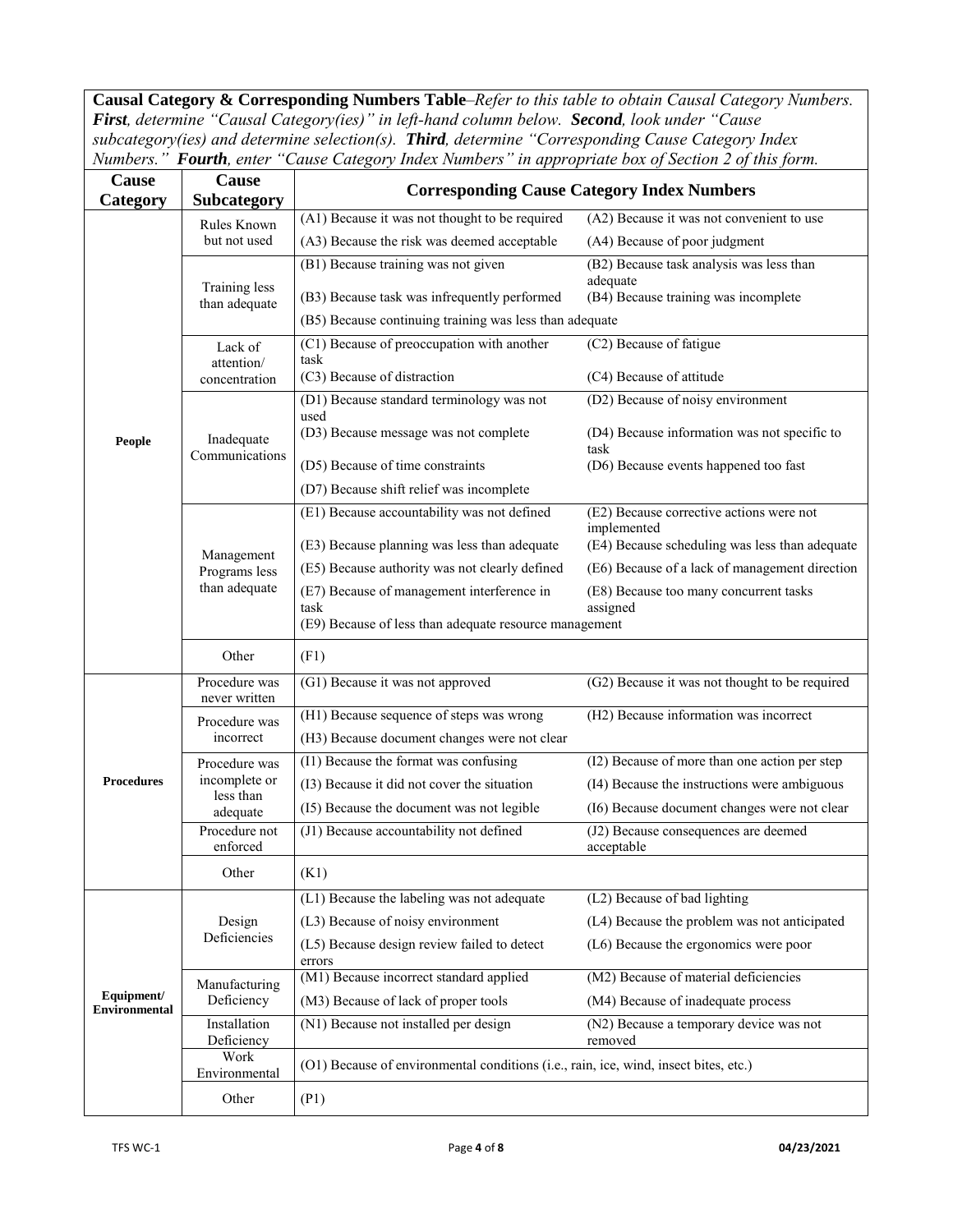# *THIS PAGE AUTOFILLS FROM SECTION 1*

Incident Description (The entire incident description appears on this page. Only a portion of the description will appear on Page 1 of this form):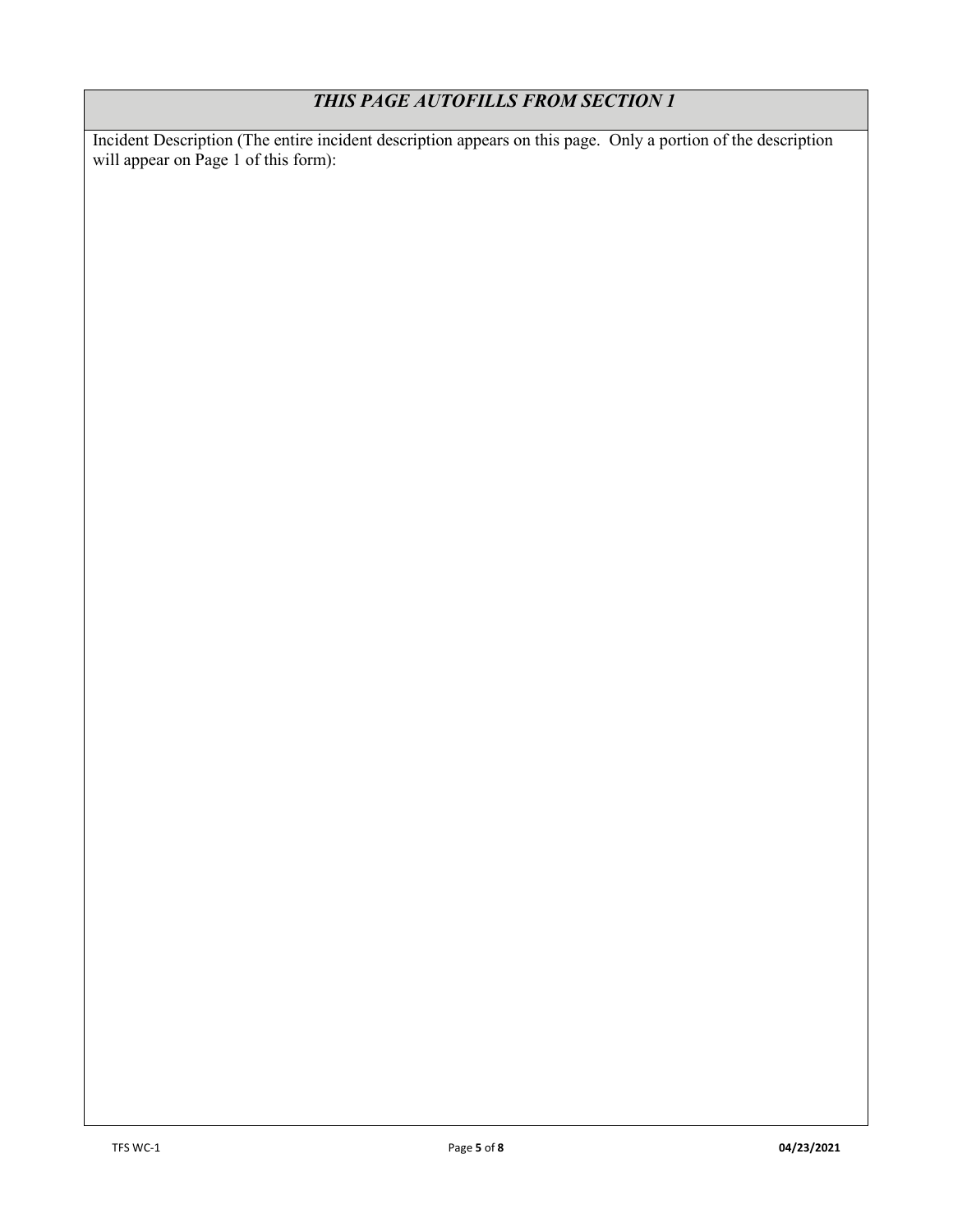| THIS PAGE AUTOFILLS FROM SECTION 2       |  |  |  |  |
|------------------------------------------|--|--|--|--|
| Cause #1, Recommended Corrective Action: |  |  |  |  |
|                                          |  |  |  |  |
|                                          |  |  |  |  |
|                                          |  |  |  |  |
|                                          |  |  |  |  |
|                                          |  |  |  |  |
|                                          |  |  |  |  |
|                                          |  |  |  |  |
|                                          |  |  |  |  |
|                                          |  |  |  |  |
|                                          |  |  |  |  |
|                                          |  |  |  |  |
| Case #2, Recommended Corrective Action:  |  |  |  |  |
|                                          |  |  |  |  |
|                                          |  |  |  |  |
|                                          |  |  |  |  |
|                                          |  |  |  |  |
|                                          |  |  |  |  |
|                                          |  |  |  |  |
|                                          |  |  |  |  |
|                                          |  |  |  |  |
|                                          |  |  |  |  |
|                                          |  |  |  |  |
| Cause #3, Recommended Corrective Action: |  |  |  |  |
|                                          |  |  |  |  |
|                                          |  |  |  |  |
|                                          |  |  |  |  |
|                                          |  |  |  |  |
|                                          |  |  |  |  |
|                                          |  |  |  |  |
|                                          |  |  |  |  |
|                                          |  |  |  |  |
|                                          |  |  |  |  |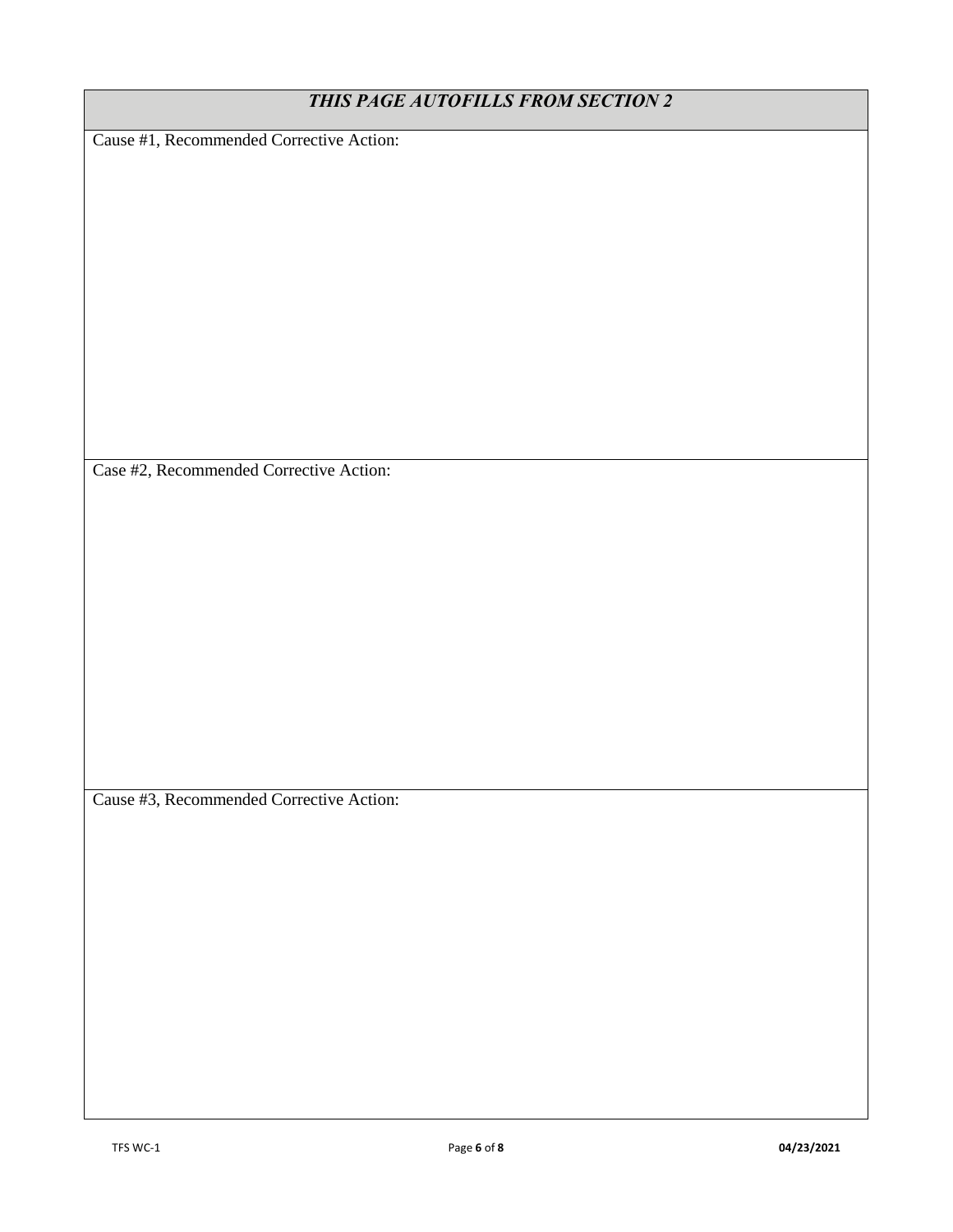## **Supplemental Witness Statement For First Report of Injury**

| Claimant | Claim Number:<br>$\sim$ |  |
|----------|-------------------------|--|
|          |                         |  |

**Statement of:** 

SUPERVISOR<sup>[]</sup>

 $\Box$ **WITNESS** 

It appears that your co-worker referenced above was involved in a work-related injury on  $\_\_$ at or about  $\frac{1}{\sqrt{2\pi}}$  am/pm receiving a  $\frac{1}{\sqrt{2\pi}}$ . Please answer the questions listed below as your witness statement and return to the Office or Risk Management & Safety.

Describe in your own words what happened and what you observed. (Be as specific as possible)

Describe what part of the body you observed to be injured.

Signature Date Date

Print Name:

 $\_$  , and the set of the set of the set of the set of the set of the set of the set of the set of the set of the set of the set of the set of the set of the set of the set of the set of the set of the set of the set of th

Address: \_\_\_\_\_\_\_\_\_\_\_\_\_\_\_\_\_\_\_\_\_\_\_\_\_\_\_\_

Phone:

TFS WC-2 Revised 04/23/20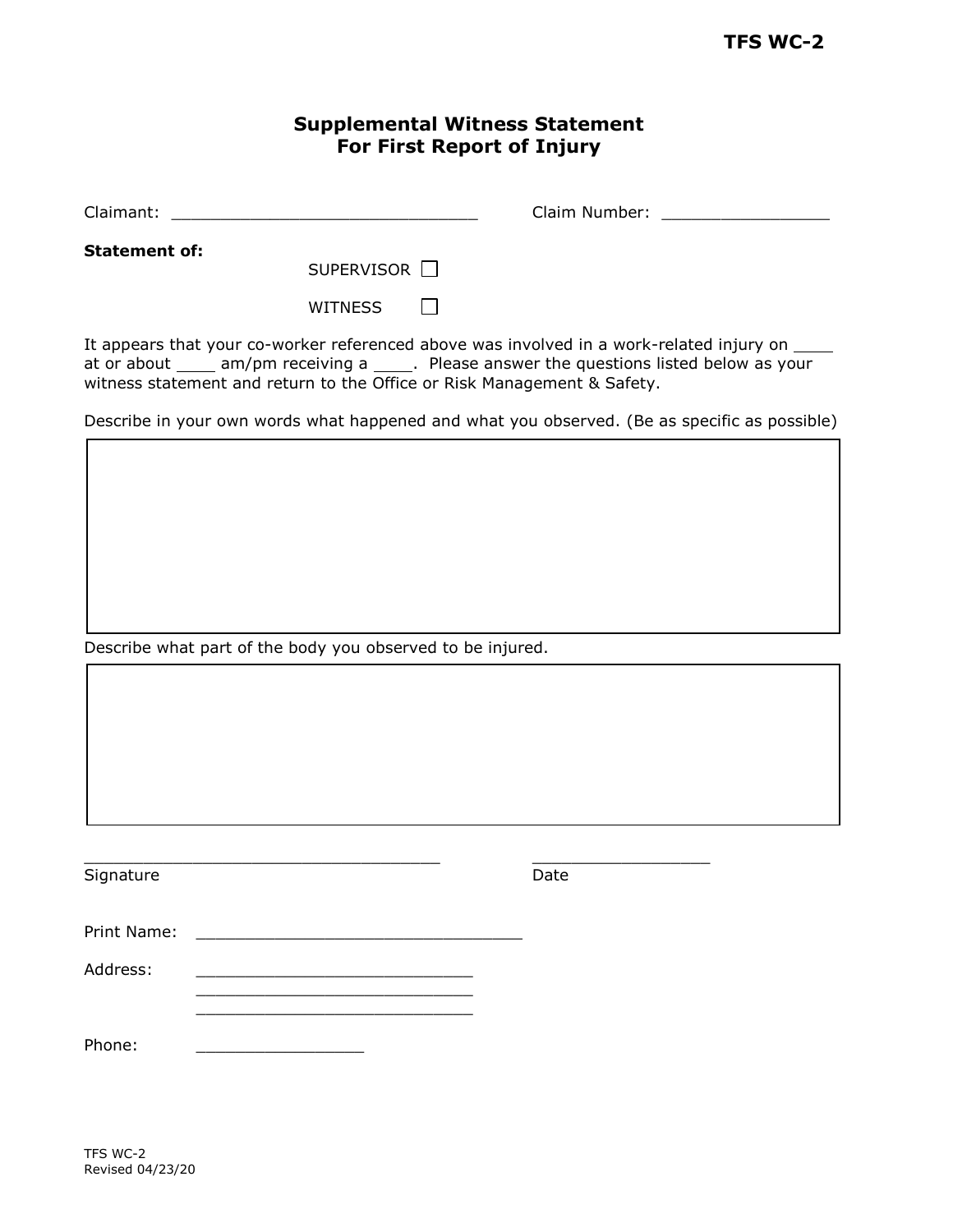#### **INSTRUCTIONS FOR EMPLOYERS FIRST REPORT OF INJURY OR ILLNESS (DWC FORM-1)**

Type (or print in black ink) each item on this form. Failure to complete each item may delay the processing of the injury claim.

Article 8308 - 5.05, Texas Workers' Compensation Act, requires an Employer's First Report of Injury or Illness (DWC FORM - 1 (Rev. 10/05) to be filed with the Workers' Compensation Insurance Carrier not later than the eighth day after the receipt of notice of occupational disease, or the employee's first day of absence from work due to injury or death. A copy of this report must be sent to the employee or the employee's representative. For purposes of this section, a report is filed when personally delivered, or postmarked. Send the specified copies to your **Workers' Compensation Insurance Carrier** and the injured employee. **\*Employers - Do not send this form to the Texas Department of Insurance, Division of Workers' Compensation, unless the Division specifically requests a direct filing.**

If a report has not been received by the carrier, the employer has the burden of proving that the report was filed within the required time frame. The employer has the burden of proving that good cause existed if the employer failed to file the report on time.

An employer who fails to file the report without good cause may be assessed an administrative penalty not to exceed \$500.00. An employer who fails to file the report without good cause waives the right to reimbursement of voluntary benefits even if no administrative penalty is assessed.

Once the employer has completed all information pertaining to the injury the employer should maintain the copy of this report to serve as the Employer's Record of Injury required by Article 8308 -5.04. Send the specified copies to your **Workers' Compensation Insurance Carrier** and the injured employee. **\*Employers - Do not send this form to the Texas Department of Insurance, Division of Workers' Compensation, unless the Division specifically requests a direct filing.** The Division's Health and Safety will use data from this report for the Job Safety Information System established in Article 8308 - 7.03 of the Texas Workers' Compensation Act.

This report may not be considered admission or evidence against the employer or the insurance carrier in any proceeding before the Division or a court in which facts set out in the report are contradicted by the employer or insurance carrier.

#### **"SPECIAL INSTRUCTIONS FOR CERTAIN ITEMS"**

- Items 2,7,8: Article 8308 2.13(e), Texas Workers' Compensation Act requires the Division to maintain information as to the race, ethnicity and sex on every compensable injury. This information will be maintained for non-discriminatory statistical use.
- Item 4: If no home phone, please provide a phone number where the employee can be reached.

Items 5,15,17,

- 26,29,30: Enter data in month, day, year format. Example: 08-13-54.
- Item 18: List nature of accident or exposure, e.g., fall from scaffold, contact with radiation, etc. If occupational disease, so state.
- Item 19: List specific body part, e.g., chin, right leg, forehead, left upper arm, etc. If more than one body part is affected, list each part.
- Item 20: Describe in detail (1) the events leading up to the injury/illness, (2) the actual injury, e.g., cut left forearm, broken right foot, etc., and (3) the reason(s) why accident/injury occurred. Use an additional sheet of paper if necessary.
- Item 22: State the exact work-site location of the injury, e.g., construction site, office area, storage area, etc.
- Item 24: List object, substance, or exposure that directly inflicted the injury or illness, e.g., floor, hammer, chemicals, etc.
- Items 32,33: Enter date in month-year format. Example: 02-56.
- Item 37: Enter the number of days or hours that make up a full work week for your employees.
- Item 45: Enter the 6-digit North American Industry Classification System (NAICS) Code of the employer. The primary code is the code which appears in block 5 of Form C-3, "Employer's Quarterly Report" to the Texas Workforce Commission.
- Item 46: For companies with a single NAICS code, the specific code is the same as the primary code. For companies with multiple NAICS codes, enter the code that identifies the specific business, activity, or work-site location the employee was working in at the time of the injury. This may or may not be the same as the primary code.

### **Item 3: ONLY fill out the last four (4) of your Social Security Number (SSN)**

### **Item 13: Treating Physician**

## **Item 25: Submit Statements from each Witness**

## **Items 30-51: DO NOT FILL OUT**